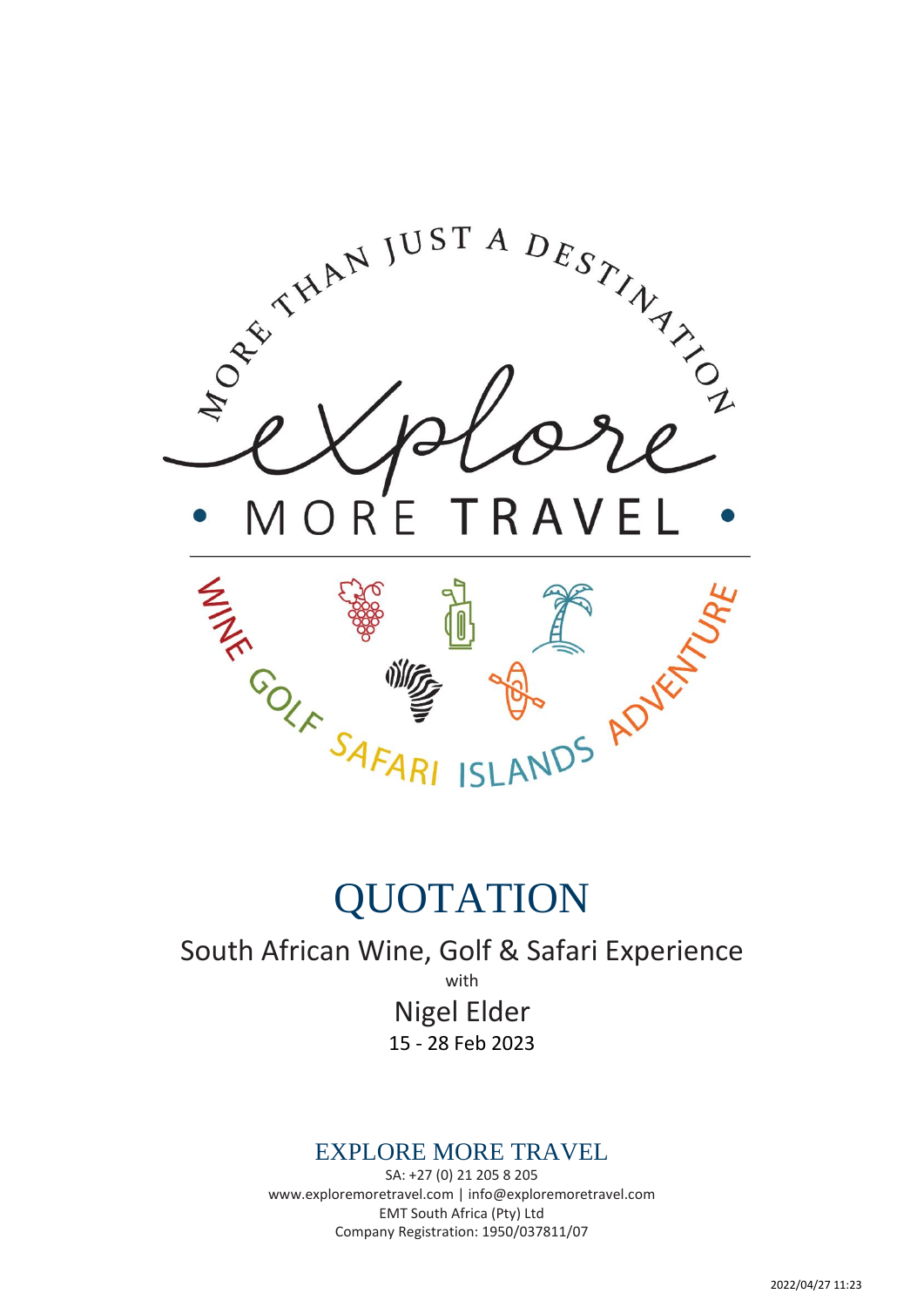#### HOLIDAY MAP



### EXPLORE MORE TRAVEL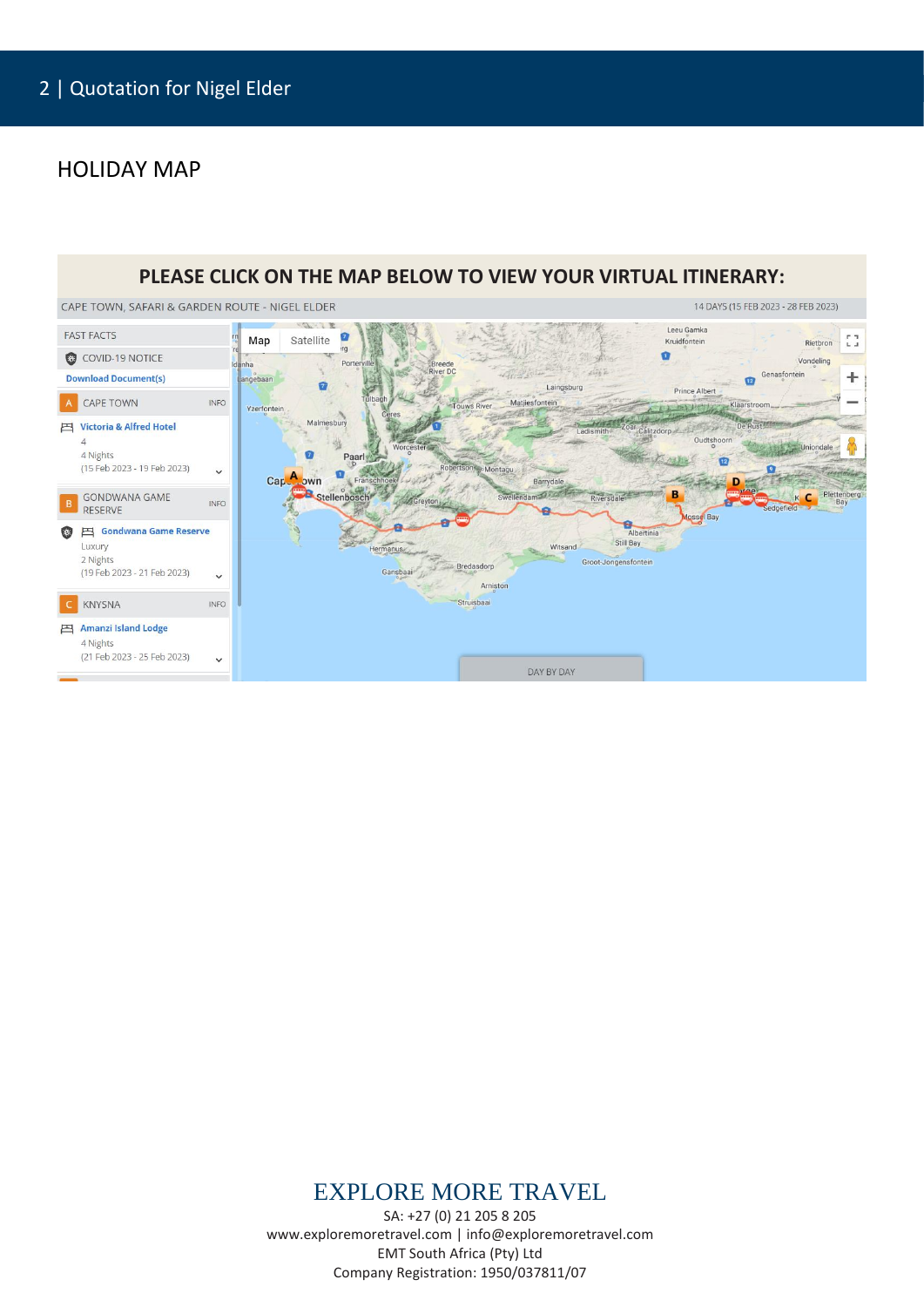# PRICE OVERVIEW (REF: Q103344): BASED ON 11 PEOPLE PLUS 1 PGA PRO TRAVELLING

| Nett Price per person sharing | R 84 000,00 or 5200€  |
|-------------------------------|-----------------------|
| Nett Price per person single  | R 110 000,00 or 6750€ |
| I PGA Pro                     |                       |

*Please note that the final amount due on this package is the South Africa Rand amount (ZAR)*

### ITINERARY SUMMARY & INCLUSIONS

| <b>Accommodation (13 Nights)</b> |                                                                                                                              |
|----------------------------------|------------------------------------------------------------------------------------------------------------------------------|
| 15 Feb 2023 - 19 Feb 2023        | 4 nights at Victoria and Alfred Hotel in a Piazza Facing – (Bed & breakfast)                                                 |
| 19 Feb 2023 - 21 Feb 2023        | 2 nights at Gondwana Game Reserve in a Kwena Lodge Room - (Inclusive of three meals and<br>Game Activities, excludes drinks) |
| 21 Feb 2023 - 25 Feb 2023        | 4 nights at Amanzi Island Lodge in a Lagoon Facing Suite - (Bed & breakfast)                                                 |
| 25 Feb 2023 - 28 Feb 2023        | 3 nights at Fancourt Hotel in a Luxury Room - (Bed & breakfast)                                                              |

| Golf (7 Rounds) |                                                                             |
|-----------------|-----------------------------------------------------------------------------|
| 16 Feb 2023     | Clovelly Country Club (Green fees only)                                     |
| 17 Feb 2023     | Pearl Valley Jack Nicklaus Designed Golf Course (Includes shared golf cart) |
| 21 Feb 2023     | Pinnacle Point Golf Estate (Includes shared golf cart)                      |
| 22 Feb 2023     | Simola Golf Estate (Includes shared golf carts)                             |
| 24 Feb 2023     | Pezula Golf Estate (Includes shared golf cart)                              |
| 26 Feb 2023     | Outeniqua Golf Course at Fanourt (includes halfway house)                   |
| 27 Feb 2023     | Montagu Golf Course at Fancourt (Includes halfway house)                    |

| Transfers in a Mercedes Sprinter |                                                                            |
|----------------------------------|----------------------------------------------------------------------------|
| 15 Feb 2023                      | Transfer from Cape Town International Airport to Victoria and Alfred Hotel |
| 15 Feb 2023                      | Return transfers to/from Gold Restaurant                                   |
| 16 Feb 2023                      | Return transfers to/from Clovelly Country Club                             |
| 17 Feb 2023                      | Return transfers to/from Pearl Valley Golf Estate                          |

### EXPLORE MORE TRAVEL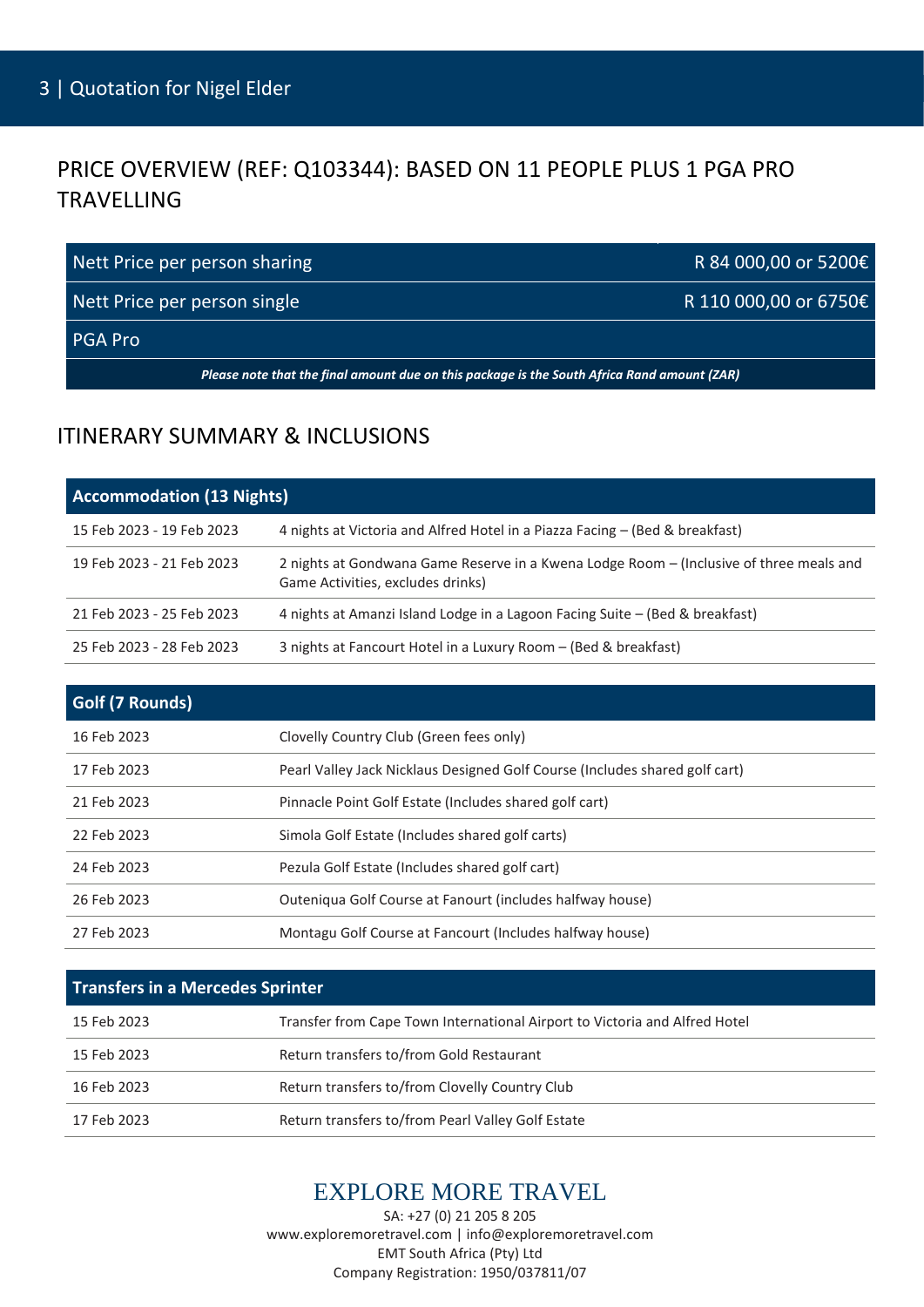# 4 | Quotation for Nigel Elder

| 18 Feb 2023 | Return transfers to/from Table Mountain                           |
|-------------|-------------------------------------------------------------------|
| 19 Feb 2023 | Transfer from Victoria and Alfred Hotel to Gondwana Game Reserve  |
| 21 Feb 2023 | Transfer from Gondwana Game Reserve to Pinnacle Point Golf Estate |
| 21 Feb 2023 | Transfer from Pinnacle Point Golf Estate to Amanzi Island Lodge   |
| 22 Feb 2023 | Return transfers to/from Simola Golf Estate                       |
| 24 Feb 2023 | Return transfers to/from Pezula Golf Estate                       |
| 25 Feb 2023 | Transfer from Amanzi Island Lodge to Fancourt Hotel               |
| 28 Feb 2023 | Transfer from Fancourt Hotel to George Airport                    |

| Day Tour    |                                              |
|-------------|----------------------------------------------|
| 23 Feb 2023 | Full Day Guided Tour of Knysna and surrounds |
| 23 Feb 2023 | Sunset Cruise on Knysna Lagoon               |

| <b>Extras</b> |                                        |
|---------------|----------------------------------------|
| 15 Feb 2023   | Water on transfers                     |
| 15 Feb 2023   | Porterage at airports and hotels       |
| 17 Feb 2023   | Wine Tasting and Lunch at Pearl Valley |

| <b>Meals</b> |                                                                 |
|--------------|-----------------------------------------------------------------|
| 15 Feb 2023  | Welcome dinner at Gold Restaurant                               |
| 21 Feb 2023  | Dinner at Amanzi Island Lodge                                   |
| 21 Feb 2023  | Dinner in Knysna – Venue to be confirmed (For your own account) |
| 21 Feb 2023  | Dinner in Knysna - Venue to be confirmed (For your own account) |
| 21 Feb 2023  | Dinner in Knysna – Venue to be confirmed (For your own account) |

| <b>Entrance Fees</b> |                                           |
|----------------------|-------------------------------------------|
| 16 Feb 2023          | Cape Point Tickets                        |
| 18 Feb 2023          | Table Mountain Tickets *weather dependant |

# EXPLORE MORE TRAVEL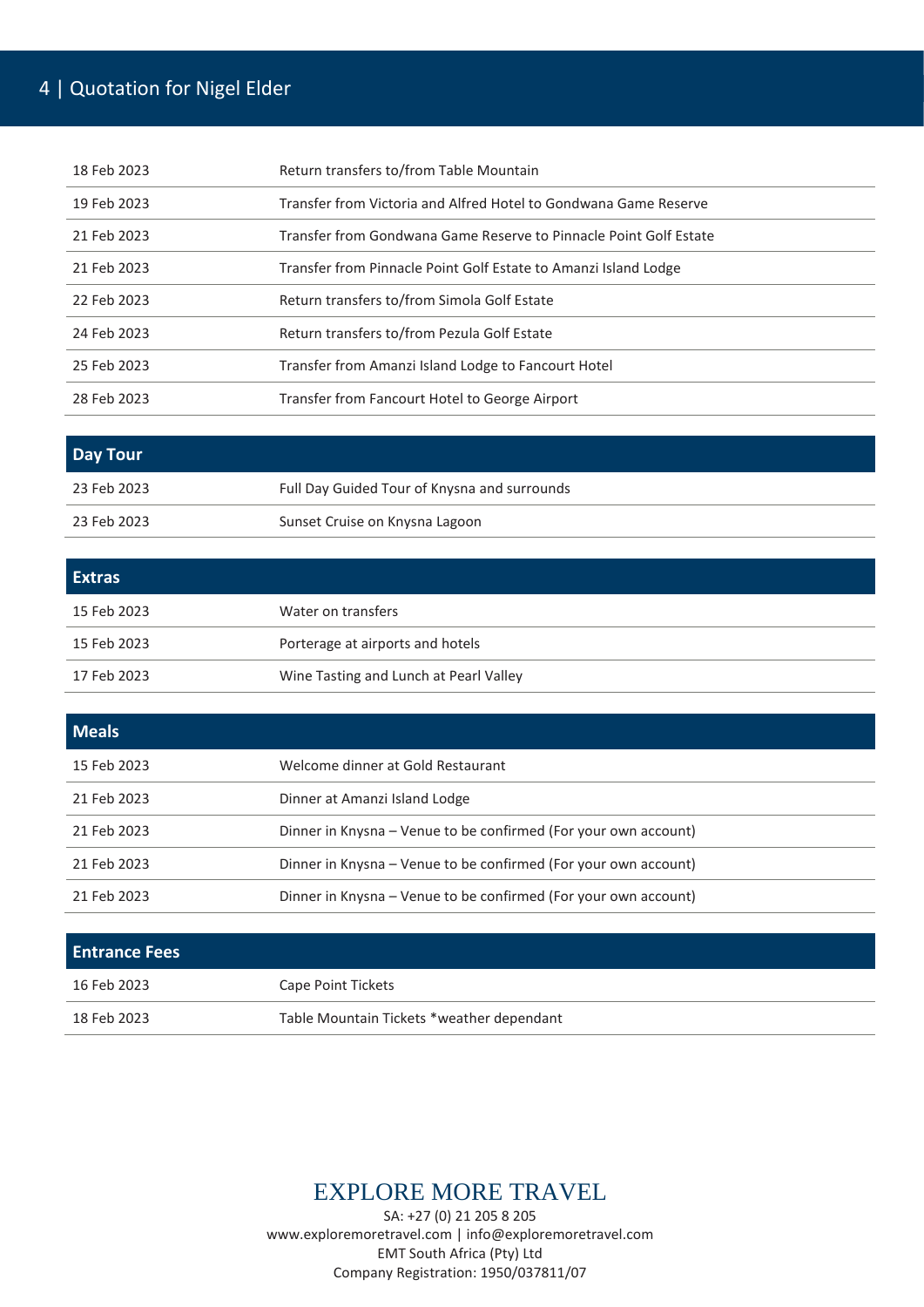#### THE ABOVE QUOTATION EXCLUDES

- All accommodation not mentioned
- All flights not mentioned
- Meals and drinks other than specified
- Activities other than specified
- Items of a personal nature
- **Gratuities**
- Comprehensive Travel Insurance

# PLEASE NOTE

This is a quotation only – no reservations have been made.

It is valid for operation for travel from 15 February 2023 to 28 February 2023, excludes peak periods and is subject to the availability of all services at time of booking. E.& O.E.

#### **Terms & Conditions:**

A binding contract will come into existence once EMT South Africa (Pty) Ltd and yourself agree on the itinerary and quote provided for the same. The booking will then be considered confirmed when a EMT South Africa (Pty) Ltd booking form is completed and signed and then an invoice is issued. Your contract will be governed by the laws of the country in which the supplier is located and will be subject to the exclusive jurisdiction of the Courts of that country.

For comprehensive information on EMT South Africa (Pty) Ltd's terms and conditions, please read online - EMT - [Terms & Conditions.](https://drive.google.com/file/d/1hpOgWivpXbssORNjfCYi17E025GprKBV/view?usp=sharing)

### EXPLORE MORE TRAVEL